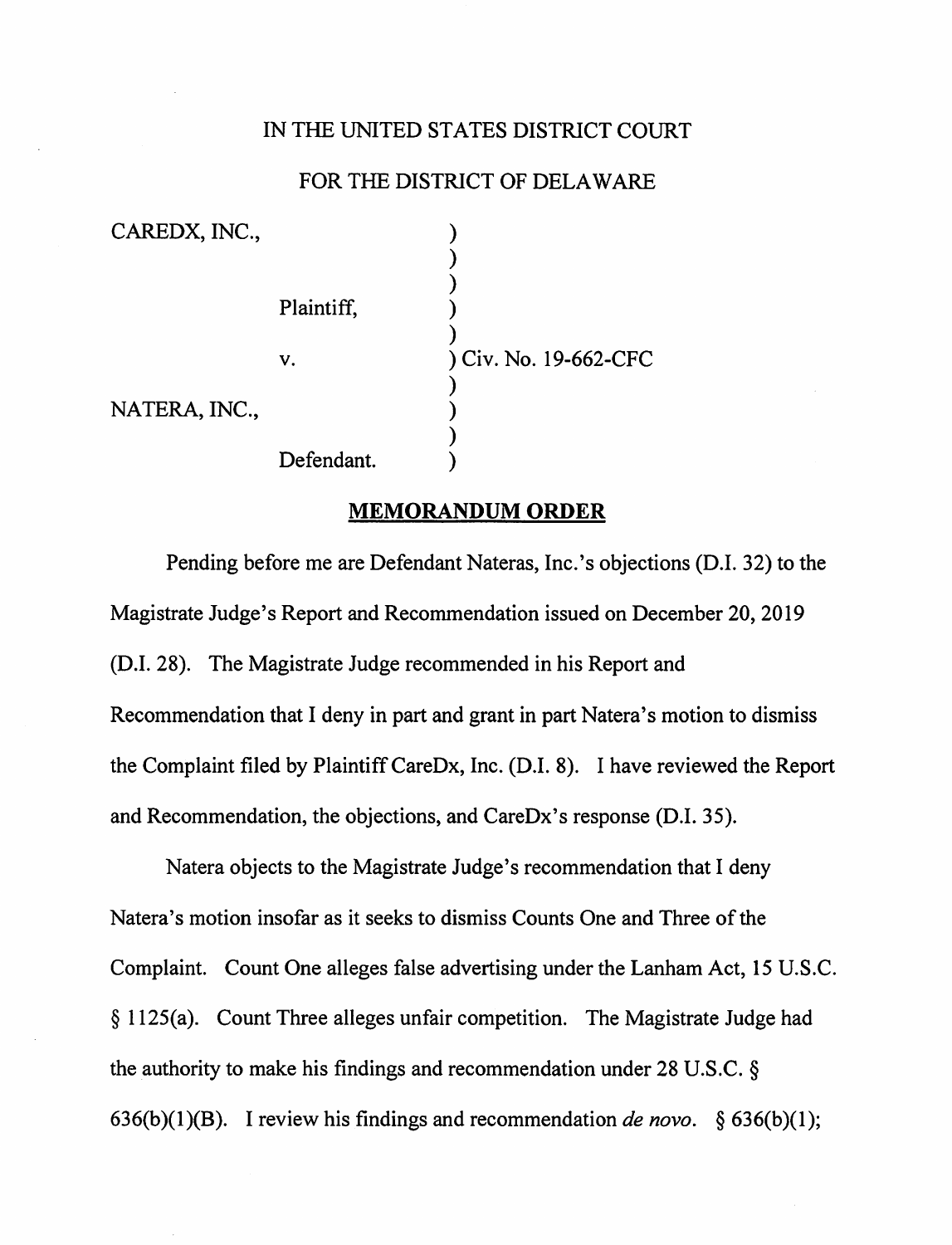*see also* Fed. R. Civ. P. 72(b)(3); *Brown v. Astrue,* 649 F.3d 193, 195 (3d Cir. 2011).

### **Count One**

Natera makes two principal objections to the Magistrate Judge's recommendation that I not dismiss Count One. First, it argues that the Magistrate Judge erred in concluding that allegations of potential future harms are sufficient to establish the proximate cause element of a Lanham Act claim. The language of the Lanham Act, however, expressly authorizes suit by a plaintiff"who believes that he or she is or *is likely to be* damaged by" a defendant's false advertising. § 1125(a) (emphasis added). And, as the Magistrate Judge noted, "courts have consistently indicated that a plaintiff has standing to bring a false advertising claim where it sufficiently alleges that it is *likely* to be damaged by a defendant's false representations." D.I. 28 at 11 n.6 (collecting cases).

Second, Natera argues that the Magistrate Judge erred in concluding that the Complaint alleges "facts that would show that the at-issue statements are *false and misleading.*" D.I. 32 at 6 (emphasis in original). According to Natera, "[t]he Complaint does not allege that Natera misquoted or misrepresented any of the figures set forth in the relevant studies, or that Natera failed to correctly cite the publicly available scientific studies." *Id.* This assertion is a red herring. Of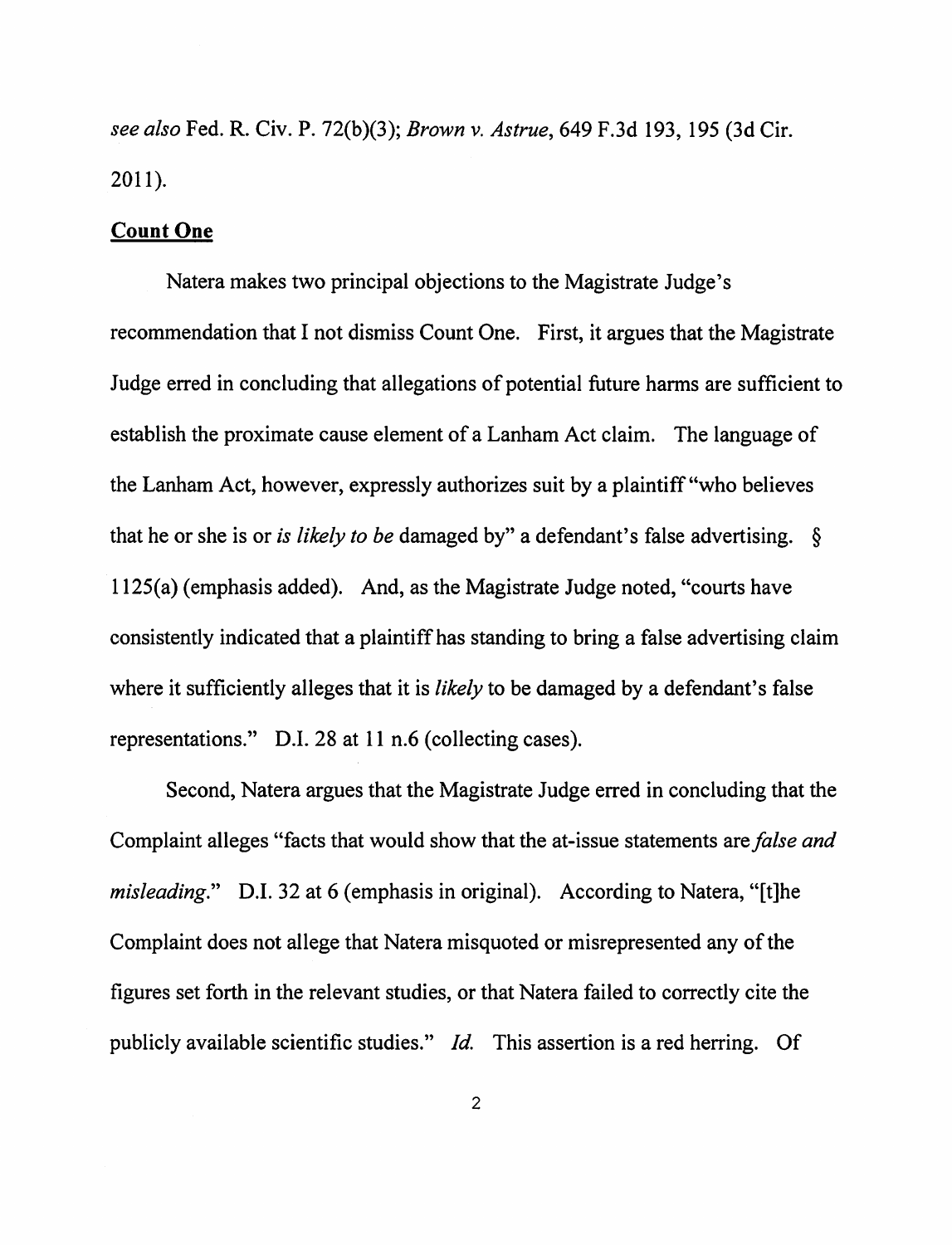course the Complaint does not allege misquoting, incorrect citation, or misrepresenting the figures cited in the relevant studies. The thrust of the Complaint is that Natera falsely and misleadingly suggested that the relevant studies show that Natera's product was superior to CareDx's product when in fact ( 1) the studies are not head-to-head studies that would support comparisons of the two competing products and (2) the Natera study is flawed and unreliable. D.I. 1 11 4, 27. An implicit premise of these allegations is that Natera accurately quoted and cited the relevant studies and the figures in those studies. The Complaint alleges that Natera "manipulate<sup>[ed]</sup> ... [the Natera Study's] test results," *id.* 138, and "ma[d]e false and misleading representations about the Natera Study's Results," *id.* at 14; the Complaint did not allege, and need not have alleged, that the reported test results were themselves false statements.

Natera's contention that the Magistrate Judge erred in concluding that "CareDx does not challenge statements made in the Natera Study Publication itself," D.I 28 at 20, fails for the same reason. Again, the Complaint does not take issue with any particular statement in the Natera Study (or any other study); rather, it alleges that the Natera study was flawed and that, "[e]ven putting aside" the question of its validity, the study's "methodology  $\dots$  differs so significantly [from the methodology employed by the CareDx study] that it is entirely improper to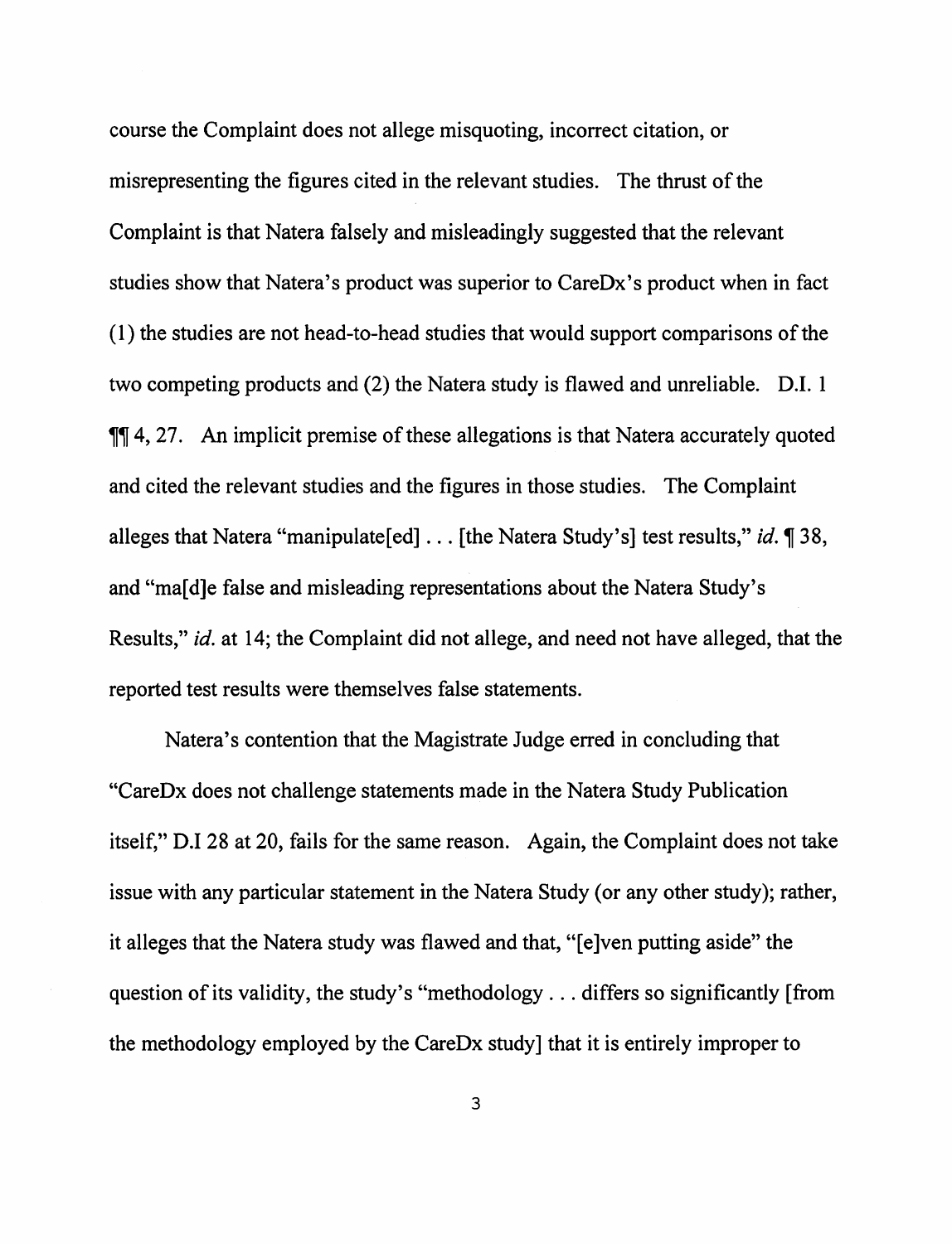draw meaningful or reliable comparisons between the performance of the two products" that were tested respectively in the two studies. D.I.  $1 \nparallel 4$ .

Natera's assertion that its advertisements on which the Complaint relies "do nothing to suggest any head-to-head study," D.I. 32 at 8, is easily dismissed. The alleged false advertisements set forth in the Complaint *do* suggest a head-to-head study. For example, the Complaint alleges that a June 2018 Press Release issued by Natera stated that "the performance data" from the study of Natera's product "compares favorably against the competition [ citation to the CareDx Study], which reported only 59% sensitivity in a 2017 study." D.I.  $1 \nparallel 40$  (brackets in original). The CareDx study cited in the Press Release was for the CareDx product that competes directly with Natera's product. Thus, as the Magistrate Judge correctly noted, the Complaint's allegations "expressly compare the assays that *directly relate to* [the parties' competing] *products.*" D.I. 28 at 19 (emphasis in original).

Natera's assertion that "[a]ll that is pied is a disagreement in how the science was conducted" in the Natera Study, D.I. 32 at 7, is similarly belied by the express language of the Complaint. As noted above, the Complaint alleges that "[e]ven *putting aside* the substantial flaws that render the Natera Study unreliable, the methodology of the two studies differs so significantly that it is entirely improper to draw meaningful or reliable comparisons between the performance of the two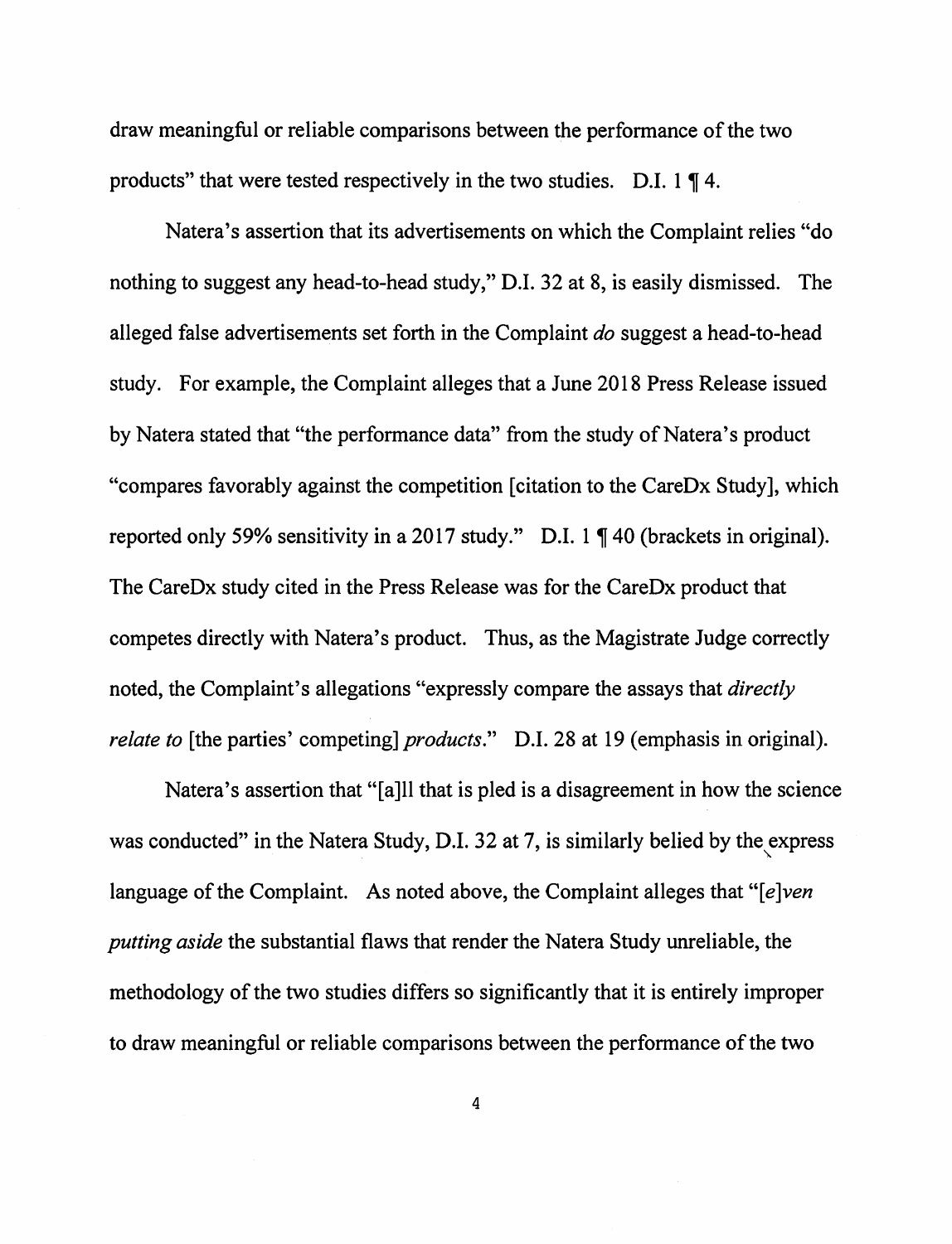products" that were tested respectively in the two studies. D.I.  $1 \nparallel 4$  (emphasis added).

In short, none of Natera's arguments persuade me that the Magistrate Judge erred in denying Natera's motion to dismiss Count I.

## **Count Three**

Natera argues that the Magistrate Judge erred in not dismissing CareDx's unfair competition claim because the Complaint failed to allege with sufficient particularity "a reasonable expectation of entering a valid business relationship, with which the defendant wrongly interferes, and thereby defeats the plaintiff's legitimate expectancy and causes him harm." D.I. 32 at 9. I agree with the Magistrate Judge, however, that even though the Complaint's allegations on this topic "could have been more factually robust," D.I. 28 at 27, they are sufficient to withstand a motion to dismiss. I am persuaded that the allegations in paragraphs 51, 52, 53, and 69 of the Complaint provide adequate notice to Natera of the unfair competition claim.

WHEREFORE, on this 24th day of January in 2020, IT IS HEREBY ORDERED that:

1. Defendant's Objections to the Magistrate Judge's Report and Recommendation (D.I. 32) are OVERRULED;

5